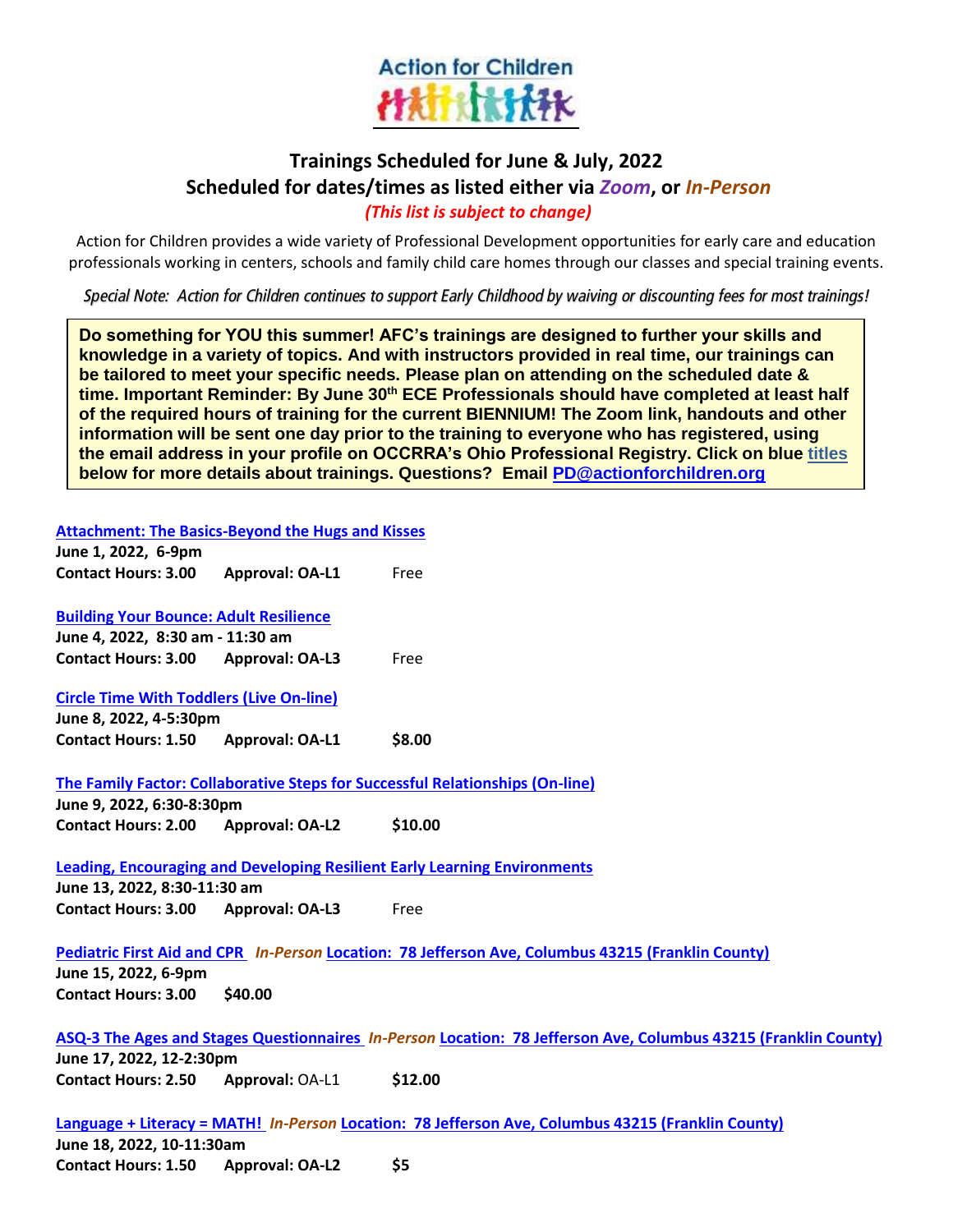**[Keeping Children Safe: Child Abuse & Neglect Recognition and Prevention -](https://registry.occrra.org/cart/view_training/10119261) initial 6-hr course June 20 & 22, 2022, 6-9pm both evenings Contact Hours: 6.00 \$15.00**

**[Keeping Children Safe: Child Abuse & Neglect Recognition and Prevention -](https://registry.occrra.org/cart/view_training/10119262) update 3-hr course June 20, 2022, 6-9pm**

**Contact Hours: 3.00 \$15.00**

## **[Taking Care of Ourselves](https://registry.occrra.org/cart/view_training/10116833)**

**June 23, 2022, 12:30-2:30pm Contact Hours: 2.00 Approval: OA-L1** Free

**[Time Management: Strategies for Success! \(Live Online\)](https://registry.occrra.org/cart/view_training/10116821)** 

**June 24, 2022 Contact Hours: 2.00 Approval:** OA-L2 **\$10.00** 

## **[Communicable Disease Recognition & Prevention -](https://registry.occrra.org/cart/view_training/10119264) Initial 6 hr. course (Live On-Line) June 28 & 30, 2022, 6-9pm both evenings**

**Contact Hours: 6.00 \$15.00**

#### **[Communicable Disease Recognition & Prevention -](https://registry.occrra.org/cart/view_training/10119265) Update 3 hr. course (Live On-Line)**

**June 28, 2022, 6-9pm Contact Hours: 3.00 \$15.00** 

#### **[The Path of Life-Long Learning is Paved with Intentional Planning \(Live Online\)](https://registry.occrra.org/cart/view_training/10116818)**

**June 29, 2022, 1:30-3:30pm Contact Hours: 2.00 Approval:** OA-L2 **\$10.00** 

**[Taking On Transitions: The Basics](https://registry.occrra.org/cart/view_training/10116836)  June 29, 2022, 3-5pm**

**Contact Hours: 2.00 Approval: OA-L1** Free

#### **[Pediatric First Aid and CPR](https://registry.occrra.org/cart/view_training/10119268)** *In-Person* **[Location: 78 Jefferson Ave, Columbus 43215 \(Franklin County\)](https://maps.google.com/?daddr=78%20Jefferson%20Ave%20Columbus%20OH%2043215)**

**July 9, 2022, 9:30am-12:30pm Contact Hours: 3.00 \$40.00** 

#### **[Keeping Children Safe: Child Abuse & Neglect Recognition and Prevention -](https://registry.occrra.org/cart/view_training/10119269) initial 6-hr course July 11 & 13, 2022, 6-9pm both evenings Contact Hours: 6.00 \$15.00**

## **[Keeping Children Safe: Child Abuse & Neglect Recognition and Prevention -](https://registry.occrra.org/cart/view_training/10119270) update 3-hr course**

**11 July 11, 2022, 6-9pm Contact Hours: 3.00 \$15.00**

## **[An Overview of the Program Administration Scale \(PAS\): Live Online](https://registry.occrra.org/cart/view_training/10119271)**

**July 15, 2022, 11am-2pm Contact Hours: 3.00 Approval:** OA-L1 **\$12.00**

**[Be an Eco-Healthy Early Care and Education Program-Live Online](https://registry.occrra.org/cart/view_training/10117973)  July 16, 2022, 9:30-11:30am Contact Hours: 2.00 Approval:** OA-L1 **\$10.00**